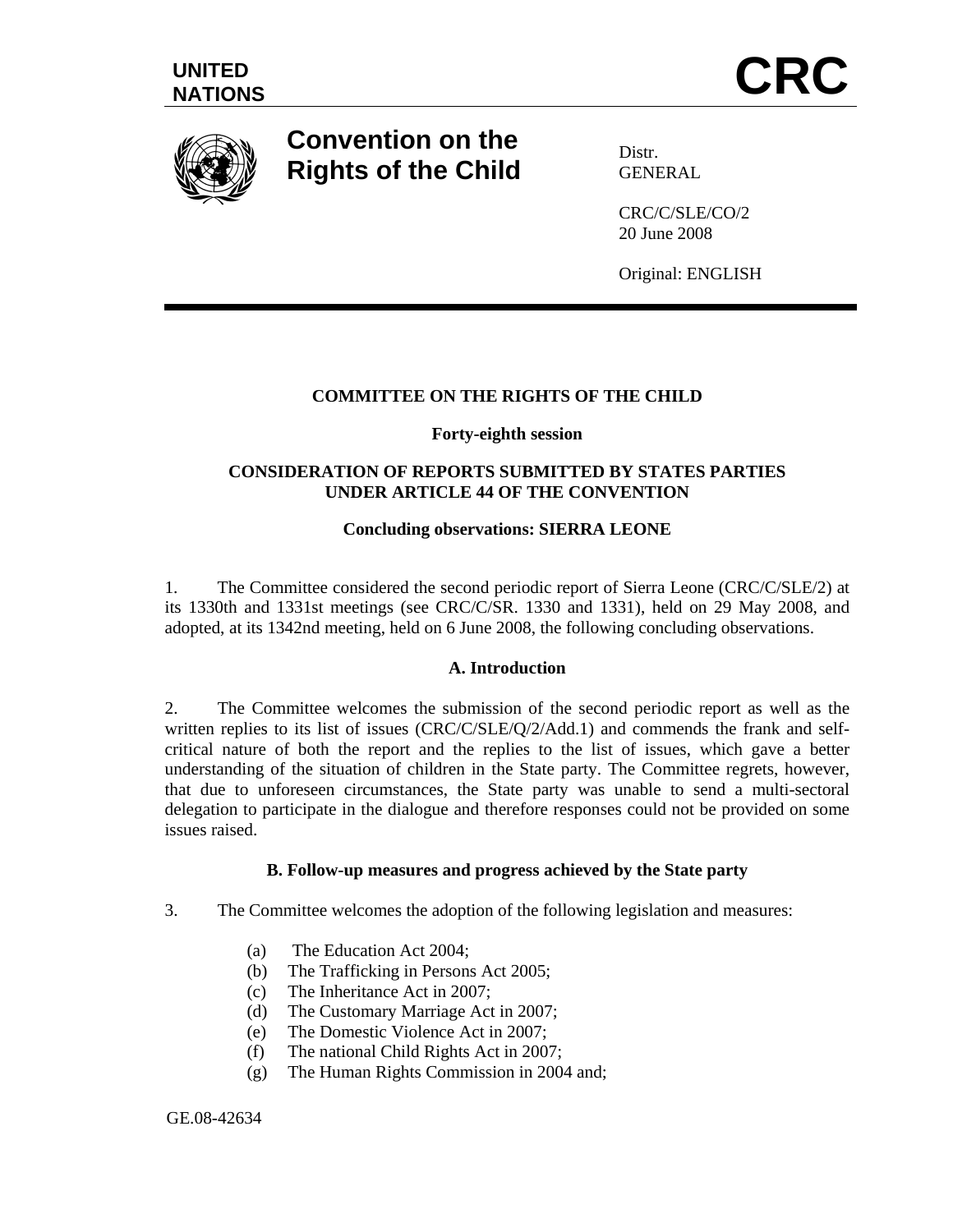(h) The National Children's Policy in 2006.

4. The Committee welcomes the implementation of a number of programmes and projects related to child rights issues, including:

- (a) The justice sector development programme;
- (b) The orphans and other vulnerable children's programmes;
- (c) The child friendly centre programme;
- (d) The Family Support Programme of Sierra Leone; and
- (e) The Cross Border Family Tracing and Reunification Programme.
- 5. The Committee welcomes the ratification by the State party of:
	- (a) The Optional Protocol to the Convention on the Rights of the Child on the sale of children, child prostitution and child pornography, in September 2001;
	- (b) The Optional Protocol to the Convention on the Rights of the Child on the involvement of children in armed conflict, in May 2002; and
	- (c) The Convention against Torture and Other Cruel, Inhuman or Degrading Treatment or Punishment, in April 2001.

## **C. Main areas of concern and recommendations**

## **1. General measures of implementation (arts. 4, 42 and 44, paragraph 6 of the Convention)**

#### **The Committee's previous recommendations**

6. The Committee notes that several concerns and recommendations made upon the consideration of the State party's initial report (CRC/C/15/Add.116) have been addressed. However, it regrets that some of its concerns and recommendations have been insufficiently or only partly addressed, including those related to coordination, data collection and discrimination.

7. **The Committee urges the State party to take all necessary measures to address those recommendations contained in the concluding observations on the initial report that have not yet been implemented or sufficiently implemented and to provide adequate follow-up to the recommendations contained in the present concluding observations on the second periodic report. In this context, the Committee draws the attention of the State party to general comment No.5 (2003) on general measures of implementation for the Convention on the Rights of the Child.** 

# **Legislation**

8. The Committee particularly welcomes the recent adoption of the Child Rights Act, which broadly encompasses many areas of protection of child rights, as well as other legislation directly or indirectly relevant to child rights. The Committee takes note with appreciation of the fact that the Act was drafted to take into account the concluding observations relating to the State party's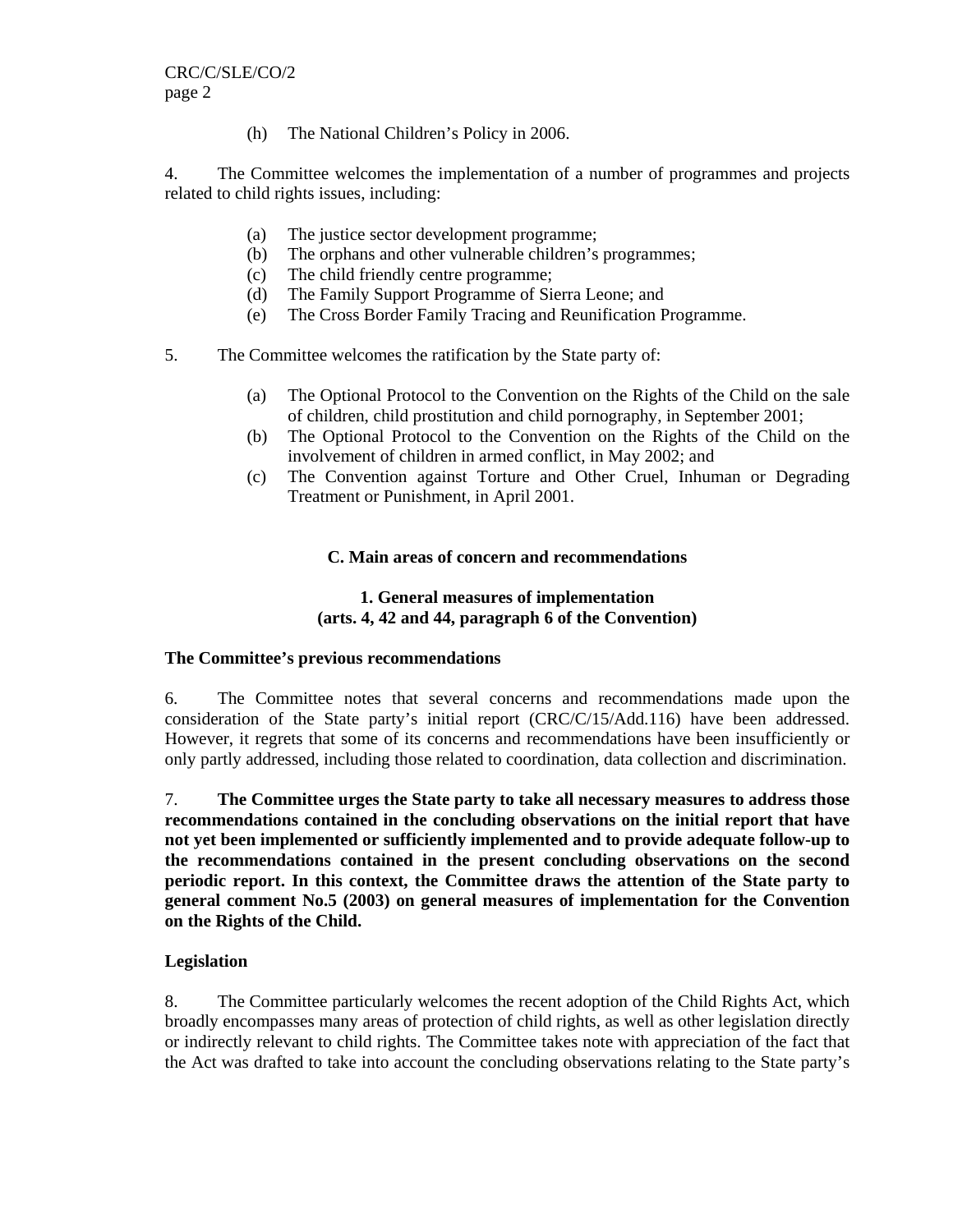initial report in 2000 (CRC/C/15/Add.116). The Committee also notes with interest that an implementation plan is being prepared, and an information dissemination strategy is being designed, for the Child Rights Act.

9. **The Committee encourages the State party to take, as a matter of priority, all appropriate measures to ensure that the Child Rights Act has precedence, in juridical terms and in practice, over previous legislation relating to child rights. The Committee also recommends that the State party ensure adequate human and financial resources for the full implementation of the Act's provisions, particularly with regard to the ability of local councils to carry out the necessary planning and implementation of programmes in this regard.** 

## **Coordination**

10. The Committee notes with interest that the Child Rights Act calls for the establishment of a national commission for children which will coordinate activities on child related issues. The Committee notes, however, that this commission has not yet been established. The Committee is concerned that, currently, the coordination role is divided between a large number of task forces that have been established, each dealing with specific child-related issues.

11. **The Committee recommends that the State party establish a high-level body responsible for the coordination of activities on child-related issues and that it ensure that this body has the adequate financial and human resources to carry out its role efficiently.** 

#### **National plan of action**

12. The Committee notes with appreciation the draft National Policy on Child Well-being, which is intended to combine with other laws to protect, promote and enforce child rights. The Committee is concerned, however, that there is no national plan of action on children.

13. **The Committee encourages the State party to adopt a National Plan of Action on Children and to ensure that it addresses fully all of the rights of the child enshrined in the Convention, and takes into account the outcome document "A World Fit for Children" adopted by the United Nations General Assembly at its special session on children held in May 2002 and its mid-term review of 2007. The Committee also recommends that the State party provide a specific budget allocation and adequate follow-up mechanisms for the full implementation of the Plan and ensure that it is equipped with an evaluation and monitoring mechanism to regularly assess progress achieved and identify possible deficiencies. The Committee encourages the State party to also monitor the implementation of the "Accelerated Call for Action" adopted during the mid-term review of "Africa Fit for Children, held in Cairo in November 2007.** 

#### **Independent monitoring**

14. The Committee notes with appreciation that the newly operational Human Rights Commission has a broad mandate to examine all cases of human rights abuse, including those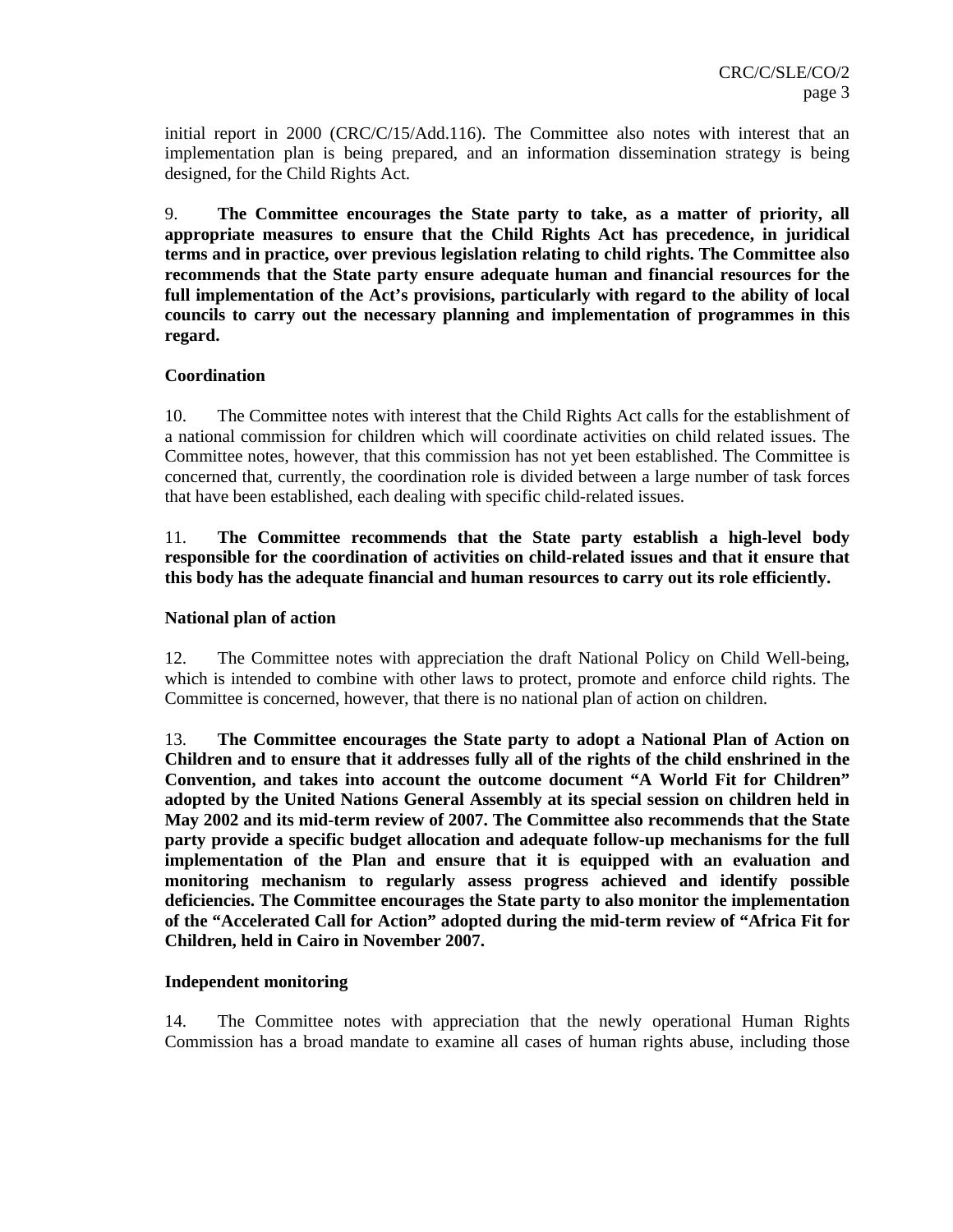affecting children. The Committee expresses concern, however, that there is no section within the Commission to focus specifically on children's rights

15. **The Committee recommends that the State party ensure that the Human Rights Commission has a mandate to monitor the implementation of the Convention on the Rights of the Child, and that it be established in accordance with the Paris Principles relating to the status of national institutions (General Assembly resolution 48/134 of 20 December 1993, annex) and taking into account the Committee's general comment No. 2 (2002) on** t**he role of independent national human rights institutions in the promotion and protection of the rights of the child.** S**uch a body should be able to receive and investigate complaints from, or on behalf of, children on violations of their rights and should be provided with the necessary human and financial resources. In this regard, the Committee recommends that the State party seek technical assistance from, inter alia, the United Nations Children's Fund** (**UNICEF) and the Office of the High Commissioner for Human Rights (OHCHR).** 

#### **Allocation of resources**

16. While noting that the Ministry for Social Welfare, Gender and Children's Affairs (Ministry for Social Welfare) works on children's issues in collaboration with other ministries, departments and agencies, which have their own budget allocations, the Committee notes with concern that the Ministry for Social Welfare itself receives only a small fraction of the State party's annual budgetary allocations and that it lacks adequate funding to carry out its work relating to children. The Committee also notes that the Ministry is very dependent upon development partners to implement its mandate for children, a situation that is not sustainable.

17. While noting the expressed commitment of the Government to pursue a vigorous anticorruption campaign, the Committee nevertheless expresses concern over reports of continuing corruption which may have a negative impact on the allocation of already limited resources for the promotion and protection of children's rights.

18. **The Committee urges the State party, taking into account the Committee's recommendations during its Day of General Discussion in 2007 on "Resources for the Rights of the Child - Responsibility of States", to prioritize and increase budgetary allocations for children at national and local levels, to ensure that the Ministry for Social Welfare receives adequate financial and human resources to carry out its work relating to children. The Committee also recommends that the State party take all measures to eradicate corruption, including by continuing and strengthening its anti-corruption campaign, strengthening the role and independence of the Anti-Corruption Commission and effectively prosecuting acts of corruption. The Committee further recommends that the State party start budget tracking from a child right's perspective with a view to monitoring budget allocations for children, seeking technical assistance for this purpose from, inter alia, UNICEF.** 

#### **Data collection**

19. The Committee expresses its concern at the inadequate data collection, including on different categories of vulnerable children. Furthermore, the Committee is concerned at the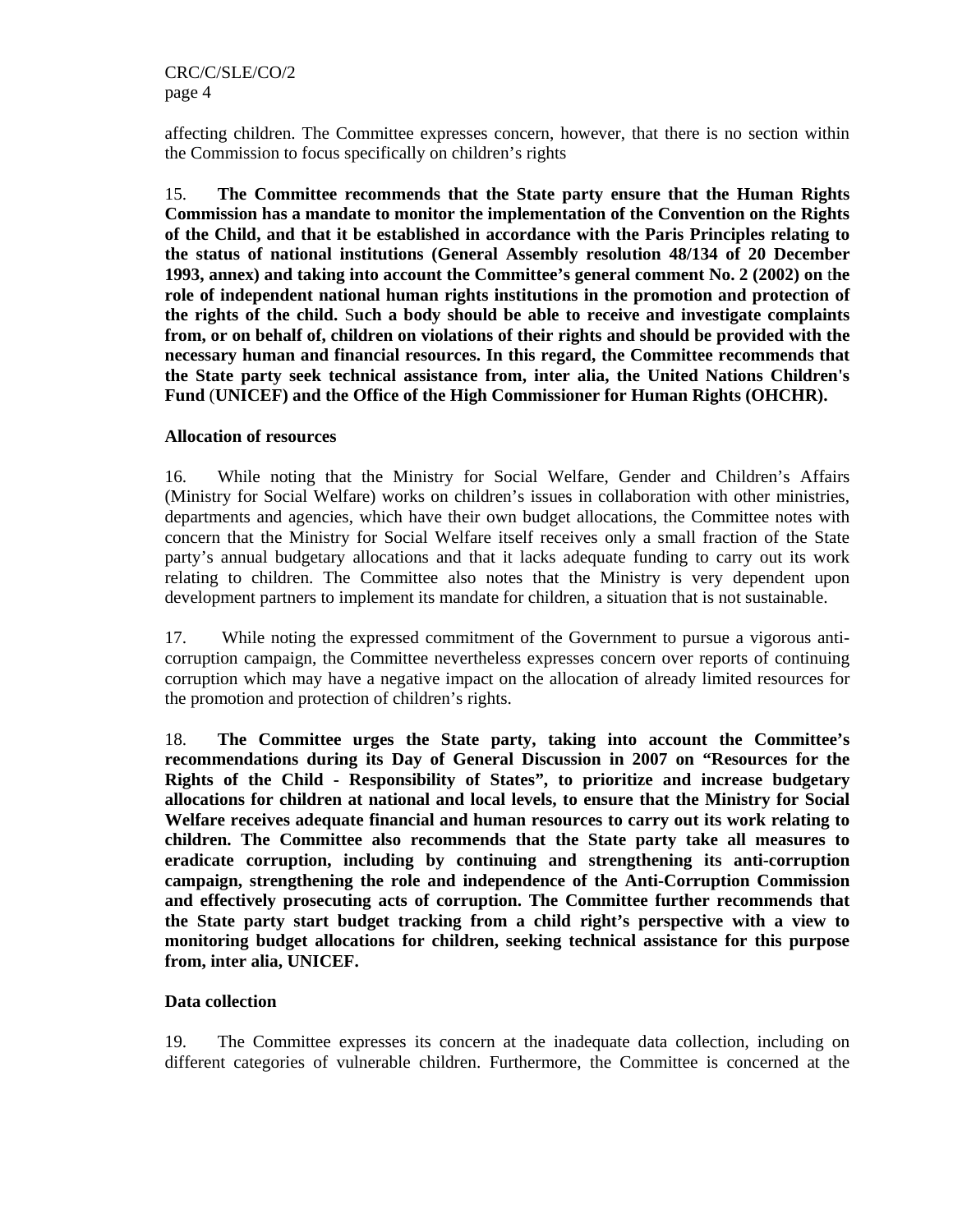reported loss in 2005 of the database developed in cooperation with donors and that the data lost has not, as of yet, been retrieved.

20. **The Committee encourages the State party to continue to strengthen its data collection system as a basis for assessing progress achieved in the realization of child rights and to help design policies to implement the Convention. The State party should ensure that information collected contains up-to-date data, allowing for disaggregation and analysis, on a wide-range of vulnerable groups including former child combatants, children living in poverty, street children, children with disabilities, child labourers, etc. The Committee also recommends that the State party seek technical assistance from, inter alia, UNICEF.** 

#### **Dissemination, training and awareness-raising**

21. The Committee notes with appreciation the efforts made by the State party in disseminating the provisions of the Convention and related laws through, inter alia, publicity and sensitization campaigns and regular training programmes for Child Forum Network members, ministry officials, community animators and social workers. The Committee welcomes efforts to actively engage children in the dissemination process. The Committee is concerned, however, that training programmes have been targeted towards only a limited scope of professional groups working with children. The Committee is also concerned that there has been no incorporation of human rights, including child rights, into the school curricula.

22. **The Committee recommends that the State party strengthen its efforts to ensure that the provisions of the Convention are widely known and understood by adults and children. It also recommends the reinforcement of systematic training of all professional groups working for and with children, in particular law enforcement officials, teachers, including teachers in rural and remote areas, health personnel, social workers and personnel of childcare institutions. In this regard, the Committee recommends that human rights education be included in the official curriculum at all levels of education.** 

#### **Cooperation with civil society**

23. The Committee takes note of the State party's indication that it has maintained and increased constructive working relationships with local and international non-governmental organizations (NGOs) and community-based organizations. The Committee welcomes the fact that the system of collaborative networking and joint monitoring between NGOs and community-based organizations, related to child protection, has been decentralized, and is currently working in the rural areas as well. The Committee is concerned, however, that the limited capacity of national NGOs may not enable them to perform the tasks expected of them.

24. **The Committee recommends that the State party prioritize capacity building of local NGOs both at central and local levels, with a view to ensuring sustainability. The Committee invites the State party to draw on the resources of international partners as well as United Nations agencies working in the State party, including UNICEF. The Committee further recommends that the State party strengthen its collaboration with civil society and widen the scope of cooperation so as to ensure cooperation on a broad level in**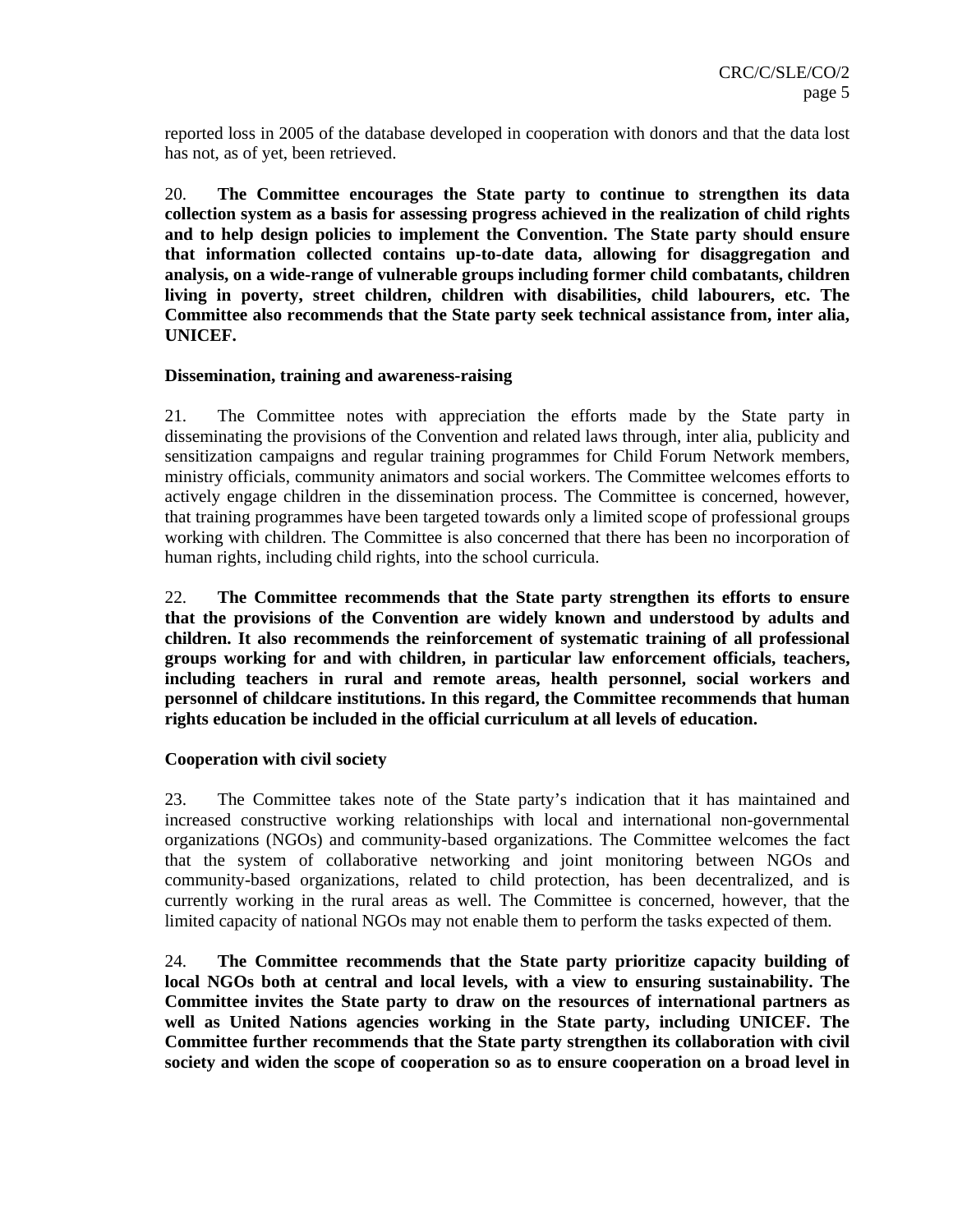CRC/C/SLE/CO/2 page 6

**all areas related to the promotion and protection of the rights of the child, including activities related to the implementation of the Convention and the follow-up to the concluding observations of the Committee.** 

## **2. General principles (arts. 2, 3, 6 and 12 of the Convention)**

#### **Non-discrimination**

25. The Committee notes with appreciation the section on the principle of nondiscrimination, including against girls, contained in the Education Act (2004) and the ongoing and increasing efforts to educate the public on the need for non-discrimination, particularly against the girl child and children with disabilities. The Committee regrets nevertheless that the Constitution continues to allow discrimination against women and children, particularly in matters relating to marriage and inheritance, through restrictions and privileges available under customs and tradition.

26. **The Committee urges the State party to continue and strengthen its efforts to remove all discriminatory laws from its statute books. In particular, the Committee urges the State party to review the Constitution with a view to ensuring that its provisions on non-discrimination are in full compliance with article 2 of the Convention. The Committee also encourages the State party to adopt a comprehensive strategy, including awareness raising campaigns, to eliminate discrimination on any grounds and against all vulnerable groups.** 

#### **Best interests of the child**

27. The Committee takes note of the State party's affirmation that recent legislation and measures, including the Child Rights Act and the National Children's Policy, uphold the principle of the best interests of the child. It also notes with interest the State party's declaration that the Ministry for Social Welfare and its partners use the principle of best interests in actions concerning children, including post-war rehabilitation and reintegration programmes. However, the Committee also notes with concern that the principle of the best interests of the child does not seem to be a priority in major actions regarding children, including with regard to budget allocations.

28. **The Committee recommends that the State party continue and strengthen its efforts to ensure that the principle of the best interests of the child is appropriately integrated in all actions, particularly those regarding budget allocations, legal provisions as well as in judicial and administrative decisions and in projects, programmes, and services that have an impact on children.** 

#### **Right to life, survival and development**

29. The Committee notes with appreciation the inclusion of efforts to ensure child survival and development in the Poverty Reduction Strategy Paper document and the Country's Vision 2025 Plan of Action. The Committee welcomes the efforts made by Child Protection Agencies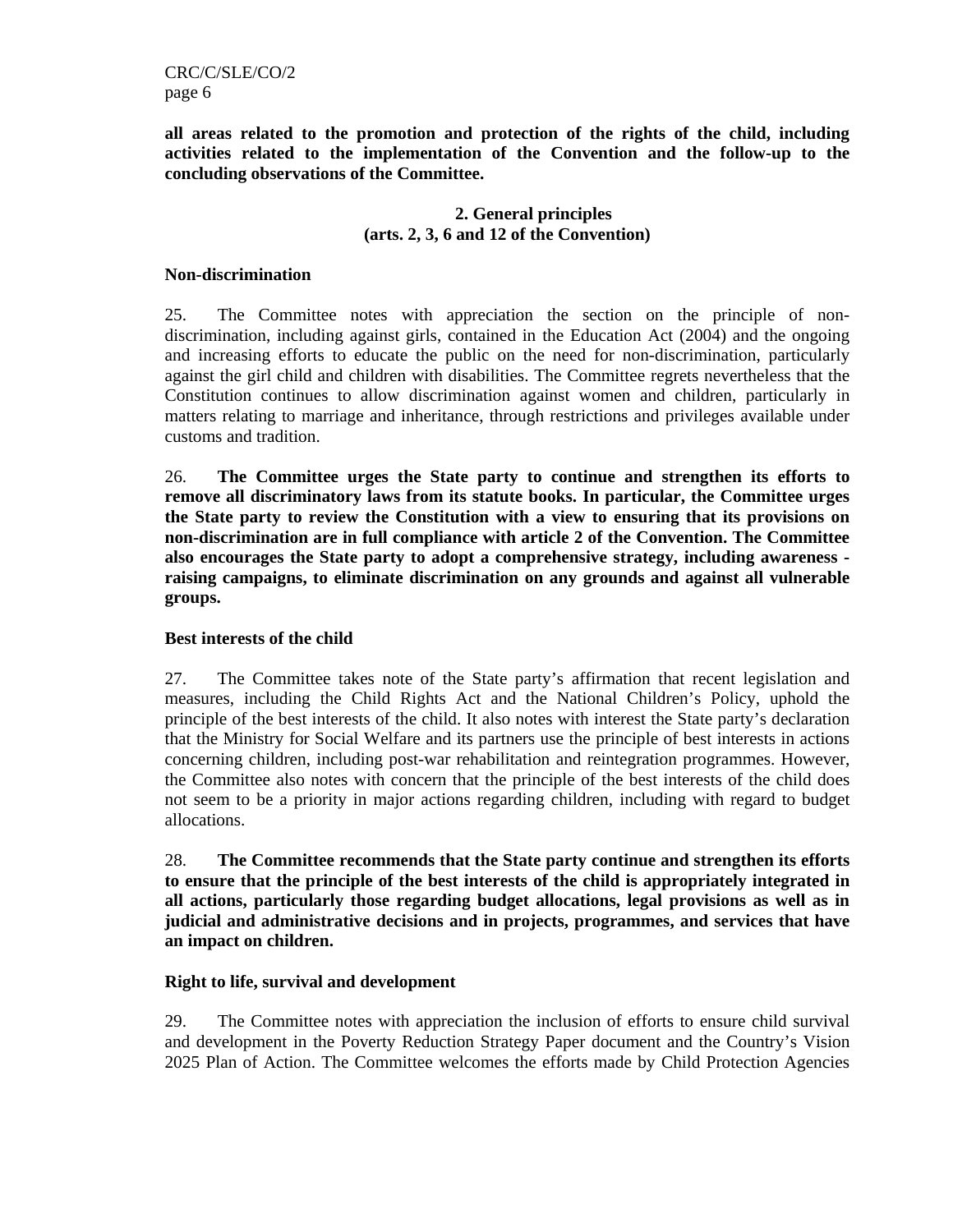and Community-Based Organizations working on child survival and development programmes to be present in remote villages and urban areas. The Committee shares, however, the State party's concern that efforts to improve food security are not adequate for the survival and development of the child.

30. **The Committee urges the State party to continue and strengthen its policies and programmes to address issues related to the right to life, survival and development of children, including food security, and to ensure that priority is given to all children, including those living in rural or remote areas of the country.** 

#### **Respect for the views of the child**

31. The Committee notes with appreciation that the Ministry for Social Welfare and its partners have ensured the active participation of children and their Child Forum Network administration in transitional justice programmes, including participatory child sessions with the Truth and Reconciliation Commission. The Committee also notes with interest that children's views were heard and, to some extent, incorporated into the Child Rights Act and the National Children's Policy. The Committee is concerned, however, that such initiatives are not mainstreamed in all sectors and that children, particularly those belonging to vulnerable groups, are not always given the opportunity to express their views in administrative and judicial proceedings, the family, schools and the community.

32. **The Committee calls the attention of the State party to the recommendations adopted on the Day of General Discussion on the right of the child to be heard, held on 15 September 2006, and recommends that the State party continue and strengthen its efforts to implement article 12 of the Convention and promote respect for the views of the child, including in administrative and judicial proceedings and schools. The Committee also recommends that the State party mainstream successful pilot initiatives promoting the participation of children in all matters that concern them in the family, school, other children's institutions and the community.** 

## **3. Civil rights and freedoms (arts. 7, 8, 13-17, 19 and 37(a) of the Convention)**

#### **Birth registration**

33. The Committee welcomes the various measures taken to promote birth registration of all children. It notes with concern, however, that the birth registration rate continues to be low, particularly in the rural areas.

34. **The Committee recommends that the State party continue and strengthen its efforts to register all children with a special focus on children in the rural areas, including by providing the opportunity for late registration free of charge, mobile registration centres and financial assistance.**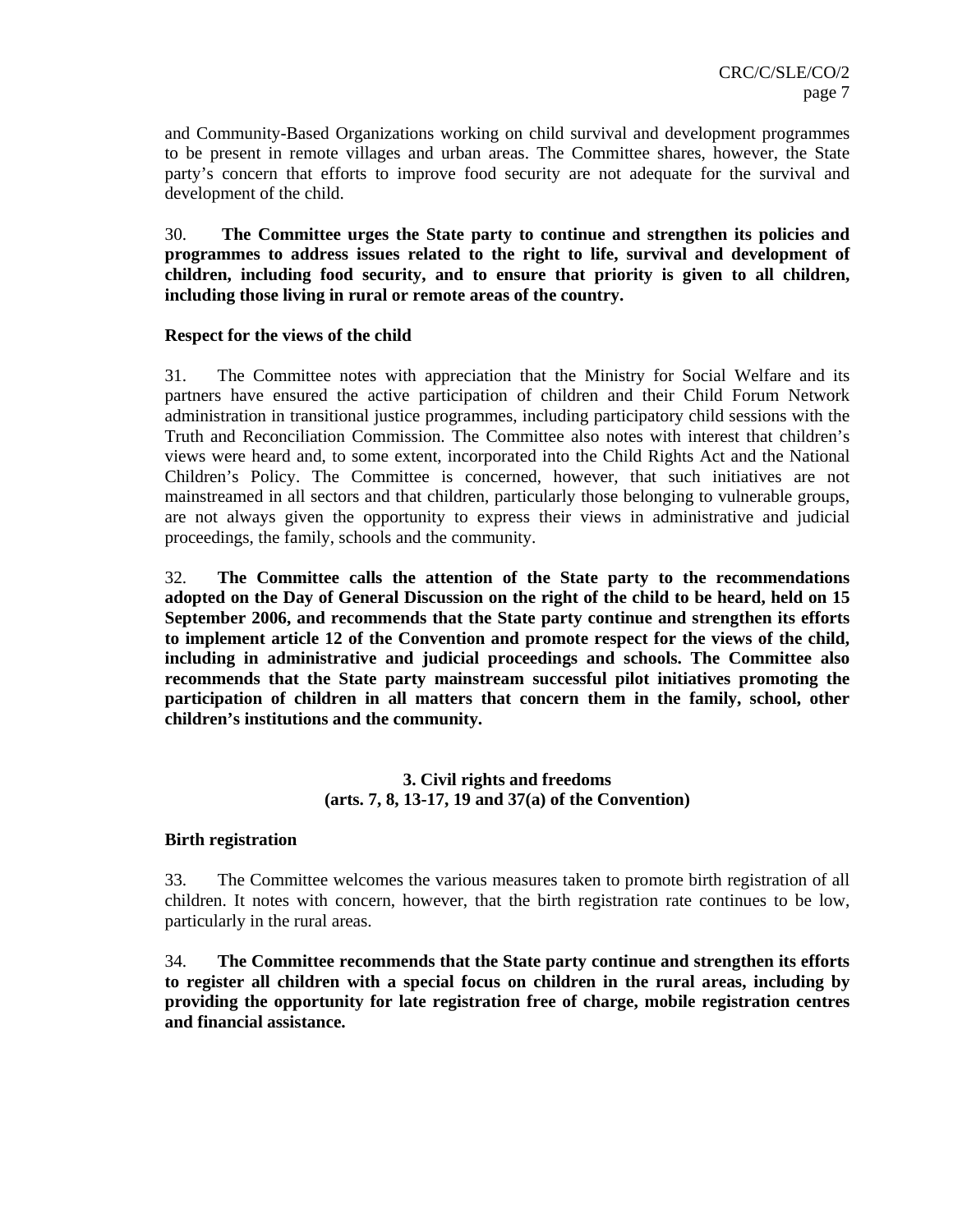#### **Corporal punishment**

35. The Committee notes with appreciation that the Child Rights Act repeals the Corporal Punishment Act, under which boys under age 17 could receive up to 12 lashes as punishment, and that corporal punishment had not been judicially applied for several years. However, the Committee is concerned that corporal punishment is not prohibited and, in fact, is widely practiced in homes, schools or alternative care contexts and detention centres.

36. **The Committee recommends that the State party ensure the full implementation of the Child Rights Act and that it explicitly prohibit by law all forms of violence against children, including corporal punishment, in all settings, including in the family, schools, alternative childcare and places of detention for juveniles, and implement those laws effectively. The Committee also recommends that the State party intensify its awarenessraising campaigns in order to promote the use of alternative forms of discipline in a manner consistent with the child's human dignity and in accordance with the Convention, especially article 28, paragraph 2, taking into account the Committee's general comment No. 8 (2006) on the right of the child to protection from corporal punishment and other cruel or degrading forms of punishment.** 

#### **Follow-up to the United Nations Study on Violence against Children**

37. The Committee, while noting efforts by the State party to combat violence against children, is concerned nevertheless that violence against children is still widely practiced against children in various forms.

38. **The Committee encourages the State party to prioritize elimination of all forms of violence against children. With reference to the United Nations Study on Violence against Children (A/61/299), the Committee recommends that the State party:** 

- **(a) Take all necessary measures to implement recommendations of the United Nations Study on violence against children, taking into account the outcome and recommendations of the Regional Consultations for West and Central Africa (held in Bamako, from 23-25 May 2005). In particular, the Committee recommends that the State party pay particular attention to the following recommendations:** 
	- **(i) Prohibit all forms of violence against children**
	- **(ii) Strengthen national and local commitment and action**
	- **(iii) Promote non-violent values and awareness-raising**
	- **(iv) Enhance the capacity of all who work with and for children**
	- **(v) Ensure accountability and end impunity**
- **(b) Use the recommendations of the Study as a tool for action in partnership with civil society and, in particular, with the involvement of children to ensure that all children are protected from all forms of physical, sexual and psychological violence and to gain momentum for concrete and timebound actions to prevent and respond to such violence and abuse; and**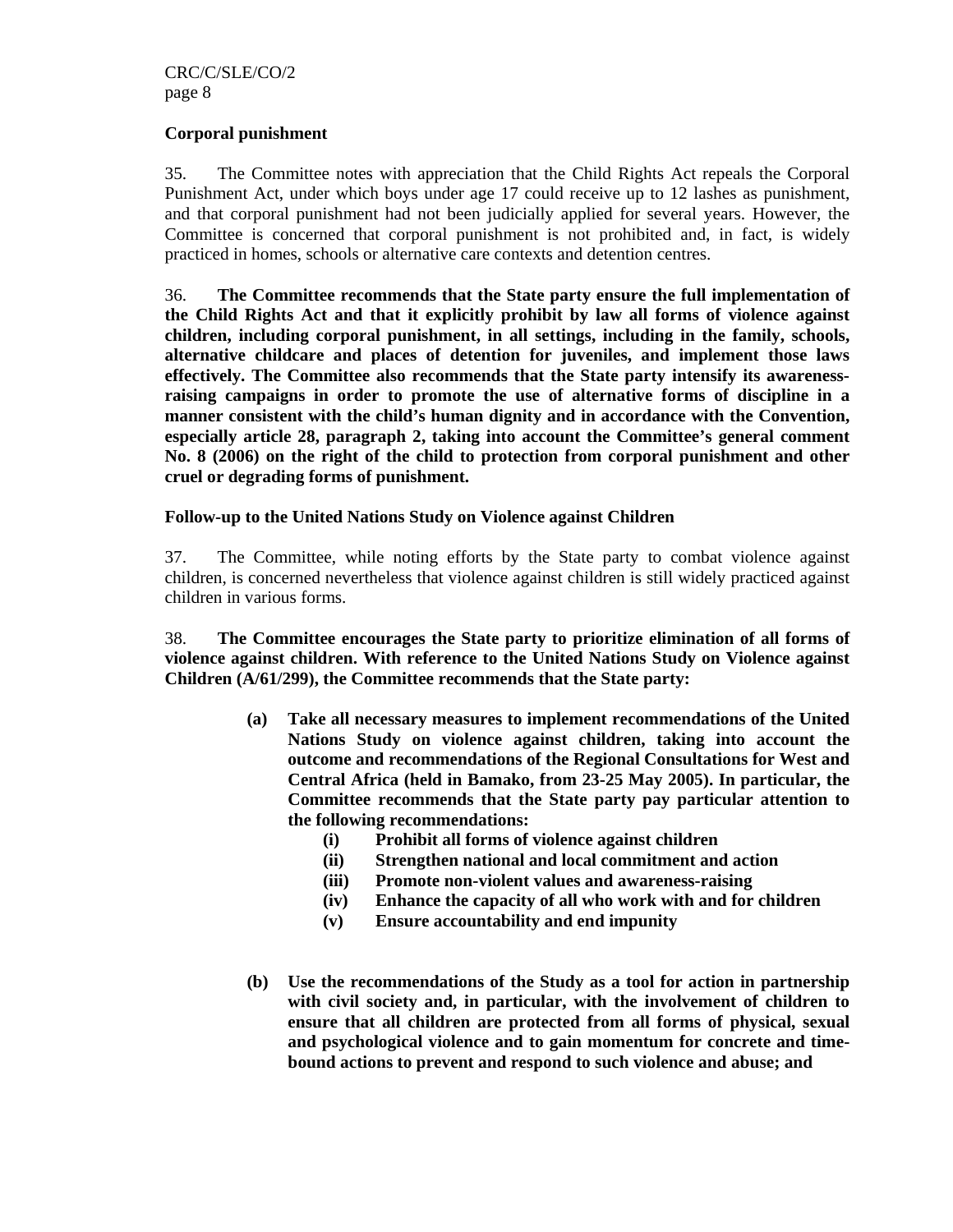**(c) Seek technical cooperation in this respect from OHCHR, UNICEF and the World Health organization (WHO), and other relevant agencies, inter alia, the International Labour Organization (ILO), the United Nations Educational, Scientific and Cultural Organization (UNESCO), the United Nations High Commissioner for Refugees (UNHCR), the United Nations Office on Drugs and Crime (UNODC), as well as NGO partners.** 

# **4. Family environment and alternative care (arts. 5, 18 (paras.1-2), 9-11, 19-21, 25, 27 (para.4) and 39 of the Convention)**

#### **Family environment**

39. The Committee notes with appreciation that the Child Rights Act imposes parental duties and rights, on both parents, and mandates Central and Local Authorities to appropriately support parents and guardians where necessary, and that sensitization on parental/guardian rights and responsibilities has continued through the work of the Ministry for Social Welfare. However, the Committee is concerned, that the Ministry has very limited human and financial resources and is lacking in training and logistical support.

40. **The Committee recommends that the State party take all necessary measures to ensure the allocation of appropriate financial and other support to the Ministry for Social Welfare and the Central and Local Authorities in order to allow these bodies to carry out work relating to programmes that support parents in the exercise of their responsibilities.** 

#### **Children without parental care**

41. The Committee welcomes the establishment in 2004 of the national Orphans and Other Vulnerable Children Task Force, set up to prepare a situational analysis for the development of a strategic plan of action for orphans and other vulnerable children in the country. The Committee notes with appreciation the efforts made by the State party and Child Protection Network partners to respond to the plight of orphans and other vulnerable children, including separated children, particularly efforts by the State party to reunite separated children with their families. However, the Committee notes the concern of the Task Force at the increase in the number of children orphaned by HIV/AIDS.

42. **The Committee recommends that the State party, while taking into account the recommendations of the Day of General Discussion on children without parental care (CRC/C/153, 2006), continue its efforts to reunite separated children with their families. The Committee also recommends that the State party take all necessary measures to address the issue of children who become orphans due to HIV/AIDS and to provide adequate care and support to families caring for orphans and other children without parental care.**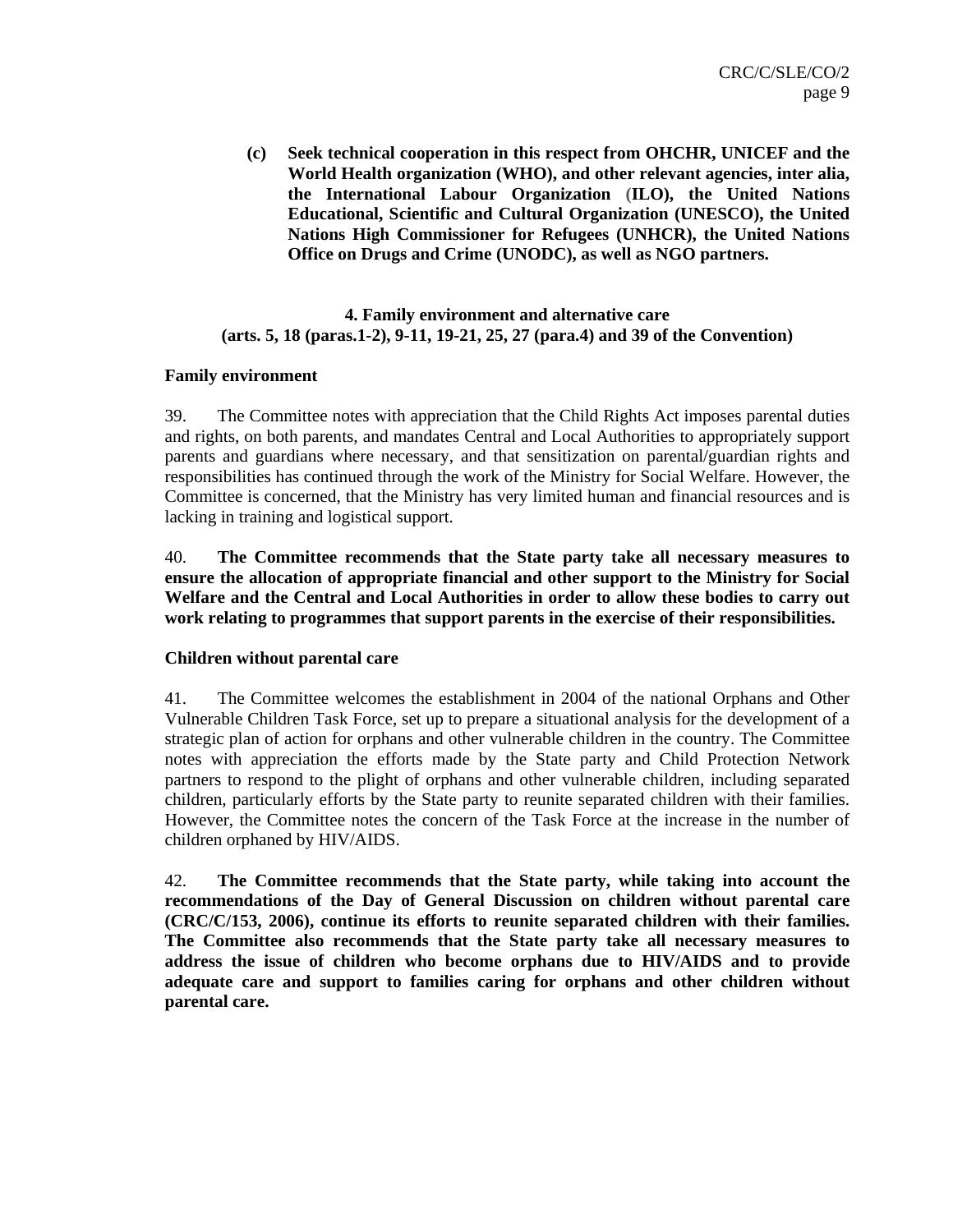#### **Residential and Foster care**

43. The Committee notes that the Ministry for Social Welfare and its Child Protection Network partners have undertaken to broaden and increase enforcement measures in monitoring day-to-day observance of provisions of law regarding fostering, among others. However, the Committee is concerned at the lack of information about the condition of children living in residential care.

44. **The Committee recommends that the State party ensure the full implementation of the Child Rights Act regarding foster placement. The Committee also recommends that the State party ensure that the placement of children is done in conformity with the Convention and that a periodic review of placement is established.** 

#### **Adoption**

45. The Committee is concerned that the 1989 law on adoption has not yet been evaluated and that the State party is not a party to the Hague Convention.

#### 46. **The Committee recommends that the State party:**

**(a) Evaluate the 1989 law on adoption in relation to article 21, in particular, and other articles of the Convention, especially article 3 on the best interests of the child, article 8 on the right to his/her identity, article 5 on the rights and duties of parents and article 12 on the right of the child to express his/her opinion.** 

**(b) Recalling the Committee's previous recommendation on this issue (CRC/C/15/Add.116, paragraph 53), consider acceding to the 1993 Hague Convention on the Protection of Children and Co-operation in Respect of Intercountry Adoption.** 

#### **Abuse and neglect**

47. The Committee notes that the Child Rights Act provides for the criminalization of, and increased penalties for, ill- treatment of children, including their abandonment by their parents, legal guardians or service providers, and that it implicitly repeals several provisions of the Prevention of Cruelty to Children Act, including the Act's definition of childhood. The Committee shares the State party's concern about the large number of children affected by sexual violence or abuse. The Committee also regrets the absence of mandatory reporting of abuse of children.

48. **The Committee recommends that the State party take all necessary measures and actions to implement existing legislation to address and prevent sexual violence or abuse of children, including the setting up of a mandatory reporting system for abuse of children, the creation of a special police unit to deal with violence against children and the strengthening of rehabilitation services and advocacy.**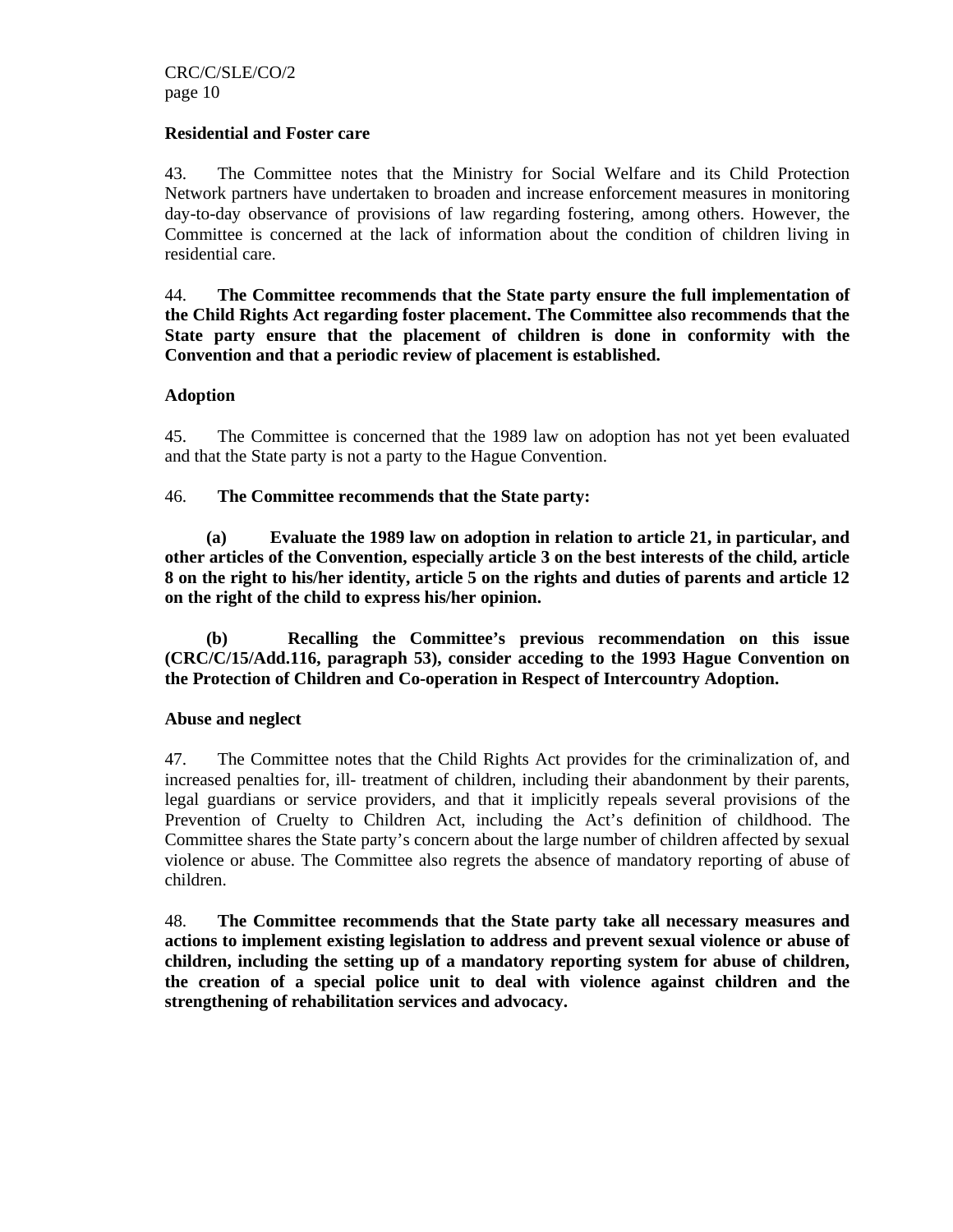# **5. Basic health and welfare (arts. 6, 18 (para.3), 23, 24, 26, 27 (paras.1-3) of the Convention)**

## **Children with disabilities**

49. The Committee notes that the State party works with NGOs, Child Protection Agencies and other humanitarian agencies to provide for the welfare of disabled persons, including children. It also notes that there are a number of facilities in place to care for the needs and wellbeing of children with disabilities and in which enrolment has increased. While the Committee notes with interest that a National Policy for the Protection of Persons with Disabilities is being developed by the State party, it remains concerned at the lack of appropriate legislation to cover the needs and protection of persons with disabilities. Further, the Committee regrets that no information is provided regarding any efforts to include children with disabilities in society. Finally, the Committee expresses its concern over reports that children with disabilities are excluded from the regular education system due to parents who do not want to send their children to school, the lack of teachers trained to teach children with disabilities and the inaccessibility of the infrastructure to children with disabilities

50. **In light of the United Nations Standard Rules on the Equalization of Opportunities for Persons with Disabilities (General Assembly resolution 48/96) and the Committee's general comment No. 9 (2006) on the rights of children with disabilities, the Committee recommends that the State party:** 

- **(a) Take all necessary measures to ensure the effective implementation of existing legislation, and take all necessary measures to expedite the completion and adoption of the National Policy for the Protection of Persons with Disabilities;**
- **(b) Make every effort to provide programmes and services for all children with disabilities and ensure such services receive adequate human and financial resources;**
- **(c) Carry out awareness campaigns to sensitise parents as well as the public about the rights and special needs of children with disabilities and encourage their inclusion in society;**
- **(e) Provide training for professional staff working with children with disabilities, such as teachers, medical, paramedical and related personnel and social workers; and**
- **(f) Consider ratifying the Convention on the Rights of Persons with Disabilities and its Optional Protocol.**

#### **Right to health and access to health services**

51. The Committee welcomes reports that there is improved and increased access to health facilities since the war. The Committee notes that immunization for children and antenatal coverage have also increased. The Committee also notes that Child Welfare Committees and social development workers have been trained/re-trained and assigned across the country. The Committee is concerned, however, at under-five and maternal mortality rates in the State party, which continue to be among the highest in the world. It is also concerned at the high malnutrition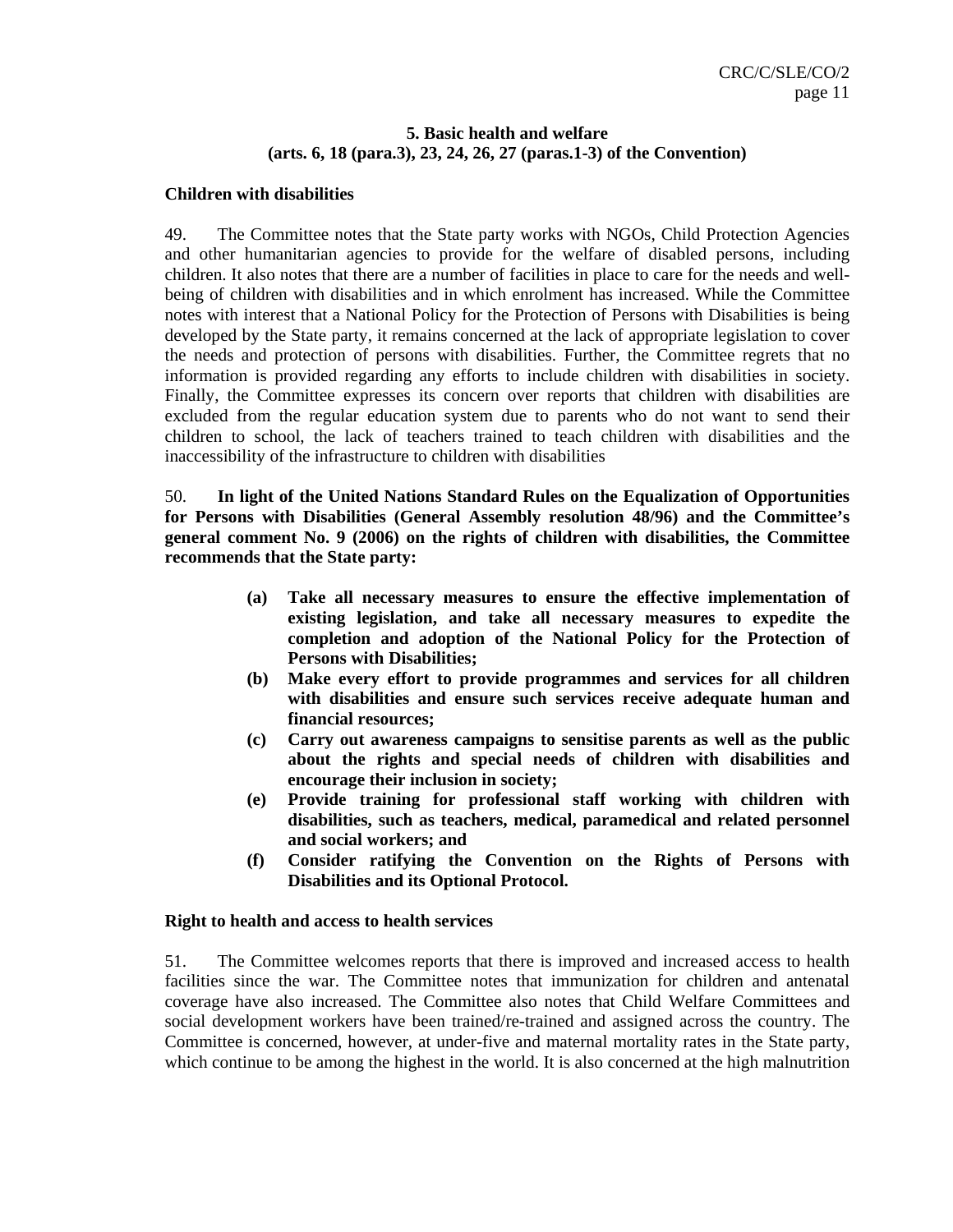rate, limited access to drinking water and sanitation facilities and inadequate protection of children from malaria.

52. Furthermore, the Committee notes with concern the gender and regional disparities in access to basic health services, as well as the lack of basic medical supplies and fully-trained nurses in health centres across the country. While noting the efforts by the State party and its partners to promote exclusive breastfeeding of babies for the first six months of their lives, and the subsequent improvement in the number of exclusively breastfed infants, the Committee remains concerned at the low rates of exclusive breastfeeding in the country.

53. **The Committee recommends that the State party take the necessary steps to ensure that health care is both accessible and affordable to all children and that it continue to conduct appropriate training for health workers. The Committee urges the State party to undertake as a matter of priority, efforts to address the problems of infant and maternal mortality, malnutrition, acute respiratory infections, and diarrhoea and to take measures to protect children from, inter alia, malaria including by ensuring that they sleep under insecticide-treated mosquito nets (ITNs). The Committee also recommends that the State party continue and strengthen efforts to promote exclusive breastfeeding of infants for the first six months of their lives. In this regard, the State party is urged to adopt legislation on the International Code of Marketing of Breast-milk Substitutes (1981). The Committee encourages the State party to seek technical assistance from UNICEF and WHO, among others.** 

54. **The Committee further recommends that the State party ensure that maternal, child and adolescent health issues are strategically integrated into and given priority in national development policies.** 

# **Adolescent health**

55. The Committee notes that campaigns against sexually transmitted diseases are helping to reduce their spread amongst teenagers. However, the Committee is concerned at the absence of an adolescent health policy or strategy and a mental health policy catering to adolescents affected by conflict and post conflict situations. The Committee also notes with concern that the levels of substance abuse, especially alcohol and marijuana, are increasing and yet the Child Rights Act omits any provisions referring to substance abuse. Furthermore, there are no minimum ages for the sale of alcohol or cigarettes to children and no penalties are set out for adults who encourage the use of illegal substances by children.

56. **The Committee recommends that the State party, taking into account the Committee's general comment No.4 (2003) on adolescent health and development in the context of the Convention on the Rights of the Child (CRC/GC/2003/4), establish a comprehensive policy on adolescent health, develop effective programmes and services in this area and collect valid data on adolescent health concerns through, inter alia, studies on the issue. The Committee also recommends that the State party, in consultation with affected youth, elaborate clear policies and, when applicable, legislation, to address the prevention of adolescent health-related issues, in particular, suicide, drug and alcohol abuse, early pregnancies, and mental health concerns.**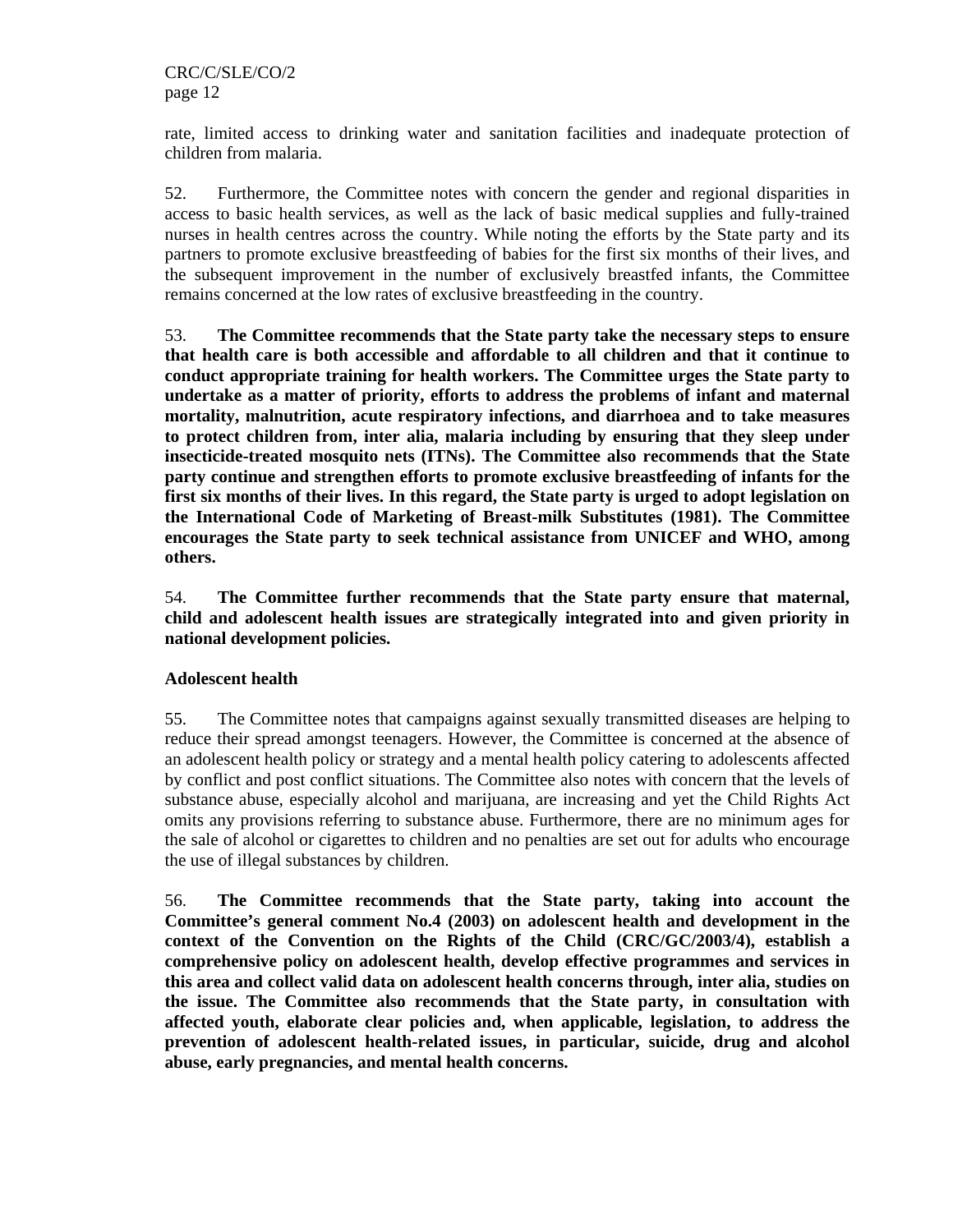#### **Harmful traditional practices**

57. The Committee notes with appreciation that the recently adopted Child Rights Act prohibits harmful traditional practices such as early/forced marriage, forced initiation, child betrothal and any other harmful cultural rite, custom or tradition that may inflict physical, psychological or emotional pain on a child or otherwise endanger him/her, and criminalizes and penalizes the commission of such acts. The Committee notes with interest that alternative strategies are being implemented to make practitioners of female genital mutilation (FGM) and traditional secret societies positively useful. The Committee nevertheless remains concerned about the persistence of harmful traditional practices and expresses particular concern that FGM is not explicitly prohibited by law. In this regard, the Committee reiterates the concern expressed by the Committee on the Elimination of Discrimination against Women (CEDAW/C/SLE/CO/5, paras. 22 and 23) over the persistence and high incidence of FGM and the serious health and social complications for girls that may arise out of this harmful practice.

- 58. **The Committee urges the State party, in collaboration with civil society, to:** 
	- **(a) Implement without delay legislative and other measures to prohibit traditional practices that are harmful to children, including female genital mutilation, early/forced marriage, child betrothal and forced initiation, and ensure that perpetrators of such acts are brought to justice;**
	- **(b) Continue and strengthen its strategies for awareness-raising and sensitization for practitioners, families, traditional or religious leaders and the general public in order to encourage a change of attitudes towards harmful traditional practices;**
	- **(c) Take adequate measures to provide practitioners who give up female genital mutilation with adequate training and support to find alternative sources of income; and**
	- **(d) Take other appropriate measures from a child-rights perspective to eradicate FGM and other traditional practices harmful to the health, survival and development of children, especially girls; and**
	- **(e) Put in place effective monitoring systems to assess progress towards the eradication of harmful traditional practices against children.**

#### **HIV/AIDS**

59. The Committee welcomes the development by the State party in 2002 of an HIV/AIDS policy aimed at raising awareness about HIV/AIDS, which has included the "Prevention of mother to child transmission programme" and care, support and treatment of orphans of HIV/AIDS and people living with HIV/AIDS. The Committee also welcomes the establishment by the State party of an HIV/AIDS secretariat, which set up an HIV/AIDS prevention, control and treatment plan for the 2004 to 2008 period. However, the Committee is particularly concerned about the large discrepancies among information sources as to the number of children orphaned by HIV/AIDS which does not allow for a correct assessment of the number of children affected by HIV/AIDS.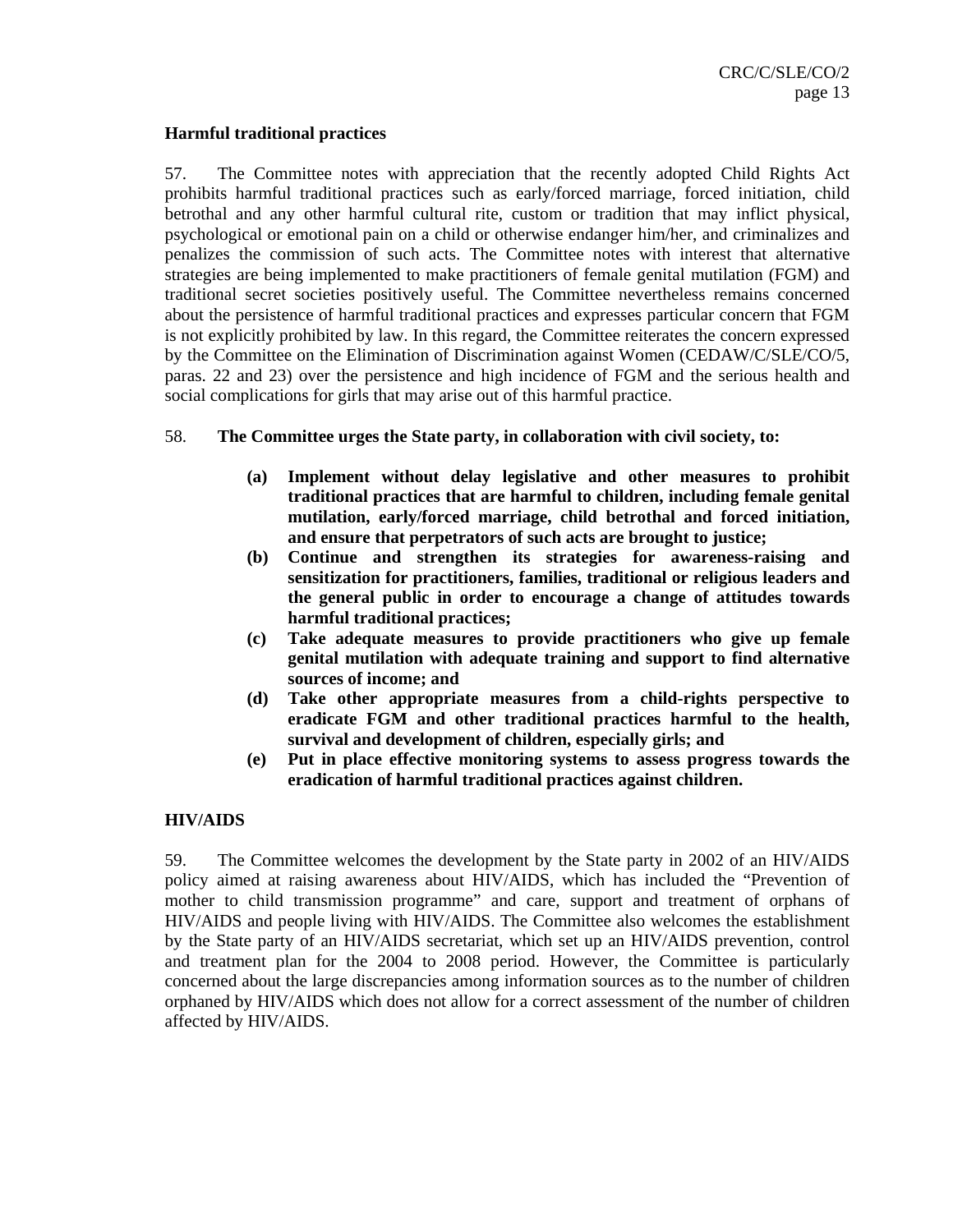60. Furthermore, the Committee is concerned about the low level of knowledge about HIV/AIDS prevention among young persons and the low percentage of pregnant women having access to counselling and voluntary testing. The Committee also remains concerned at the information that people's attitudes show a climate of stigmatization and discrimination against persons with HIV/AIDS with many misconceptions existing about the modes of transmission and prevention of the virus.

61. **The Committee urges the State party, while taking into account the Committee's general comment No. 3 (2003) on HIV/AIDS and the rights of the child (CRC/GC/2003/3) and the International Guidelines on HIV/AIDS and Human Rights, to take measures to prevent and reduce HIV/AIDS infection in its territory, particularly with regard to the young people through, inter alia:** 

- **(a) Fully implementing the HIV/AIDS prevention, control and treatment plan and continuing and strengthening implementation of the 'Prevention of Mother to Child Transmission' programme, including through increased coverage and access to prevention of mother-to-child transmission services;**
- **(b) Developing, strengthening and continuing policies and programmes to provide care and support for children infected or affected by HIV/AIDS, including programmes and policies to strengthen the capacity of families and the community to care for such children;**
- **(c) Continuing activities aimed at reducing stigma and discrimination related to HIV/AIDS and providing awareness-raising on human rights within the context of HIV/AIDS;**
- **(d) Taking effective measures to prevent discrimination against children infected with HIV and/or affected by HIV/AIDS, particularly with regard to equal access to education;**
- **(e) Continuing to disseminate information and materials to the public, particularly to women and girls, to increase knowledge about prevention and protection methods, including safe sex practices; and**
- **(f) Seek technical assistance, as appropriate, from the** United Nations Programme on HIV/AIDS (**UNAIDS), UNICEF and WHO.**

# **Standard of living**

62. While the Committee welcomes the fact that food security for children is part of the basis of the State party's poverty reduction strategy paper (PRSP) and Vision 2025 action plan, it nevertheless shares the State party's concern at the low levels of nutrition in the State party, especially for children. The Committee also notes with concern that legislation is still in force that provides unrealistically low child maintenance fees, and unfair conditions for receipt of those fees, for abandoned or separated wives and their children and for children born out of wedlock. Furthermore, the Committee remains concerned about the high proportion of children living in poverty and enduring serious deprivation in basic social services

63. **The Committee recommends that the State party continue and strengthen the application of poverty reduction strategies in order to provide economically disadvantaged**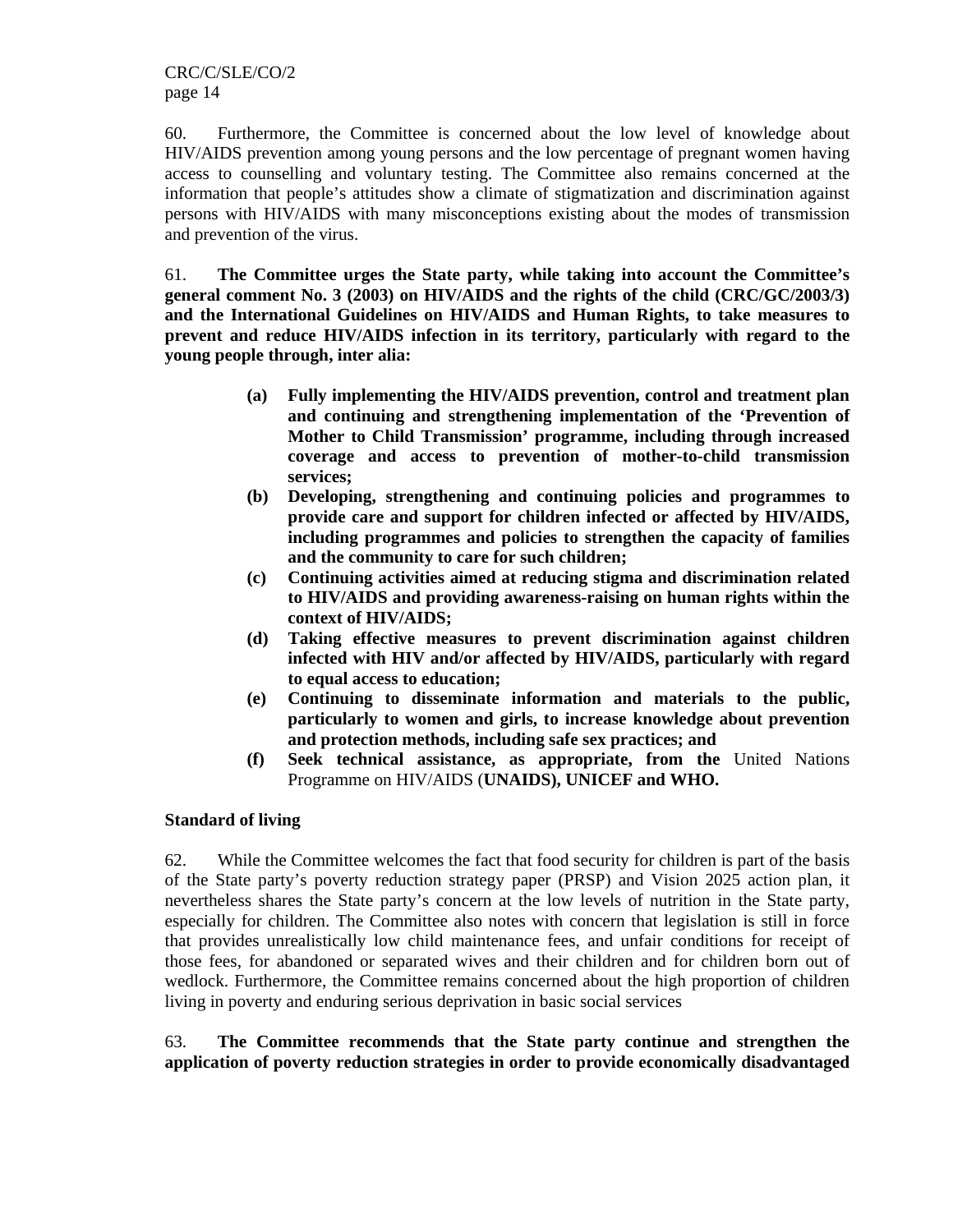**families with, inter alia, economic opportunities, adequate food, shelter and clothing. The Committee further recommends that the State party take all necessary measures, including through legislation, to ensure the fulfillment of the obligations of parents to provide adequate maintenance to their children, including children born out of wedlock and children of separated or abandoned wives. The Committee also recommends that the State party take specific measures to reduce child poverty and regularly monitor progress therein.** 

## **6. Education, leisure and cultural activities (arts. 28, 29 and 31 of the Convention)**

64. The Committee notes that the Education Act (2004) mandates free and compulsory basic education and junior secondary education for Government-assisted schools and affordable school charges for private schools. The Committee further notes that the Act and a corresponding Education Policy promote education for girls, vocational training, including for dropouts and enhanced quality, inter alia, by teacher training. The Committee is concerned that despite increased enrolment and completion rates in primary schools, enrolment is still low, in particular for girls, and that the number of teachers, in view of the large class sizes, is too small. The Committee also expresses concern at the practice of public schools to charge additional fees. Finally, the Committee is concerned about reports of sexual abuse of children, mostly girls, by teachers and the continued practice of corporal punishment in schools.

# 65. **The Committee recommends that the State party, taking into account its general comment No. 1 (2001) on the aims of education:**

- **(a) Ensure that primary education is free of charge, and also of other (additional) costs, in order to facilitate the participation of all children in primary education;**
- **(b) Expand access to education, including early childhood education, to all regions of the State party;**
- **(c) Improve the quality of education through the increase of the number of well-trained and fully qualified teachers and invest sufficient resources to provide adequate school facilities, materials and salaries;**
- **(d) Continue and strengthen promotion of vocational education and training, including for children who have dropped out of primary or secondary schools;**
- **(e) Reduce socio-economic, regional and gender disparities in access to and full enjoyment of the right to education;**
- **(f) Take appropriate measures to address charges of sexual abuse in schools and prosecute perpetrators;**
- **(g) Promote the use of alternative forms of discipline in a manner consistent with the child's human dignity and in accordance with the Convention, especially article 28, paragraph 2; and**
- **(h) Include human rights and child rights in the school curricula.**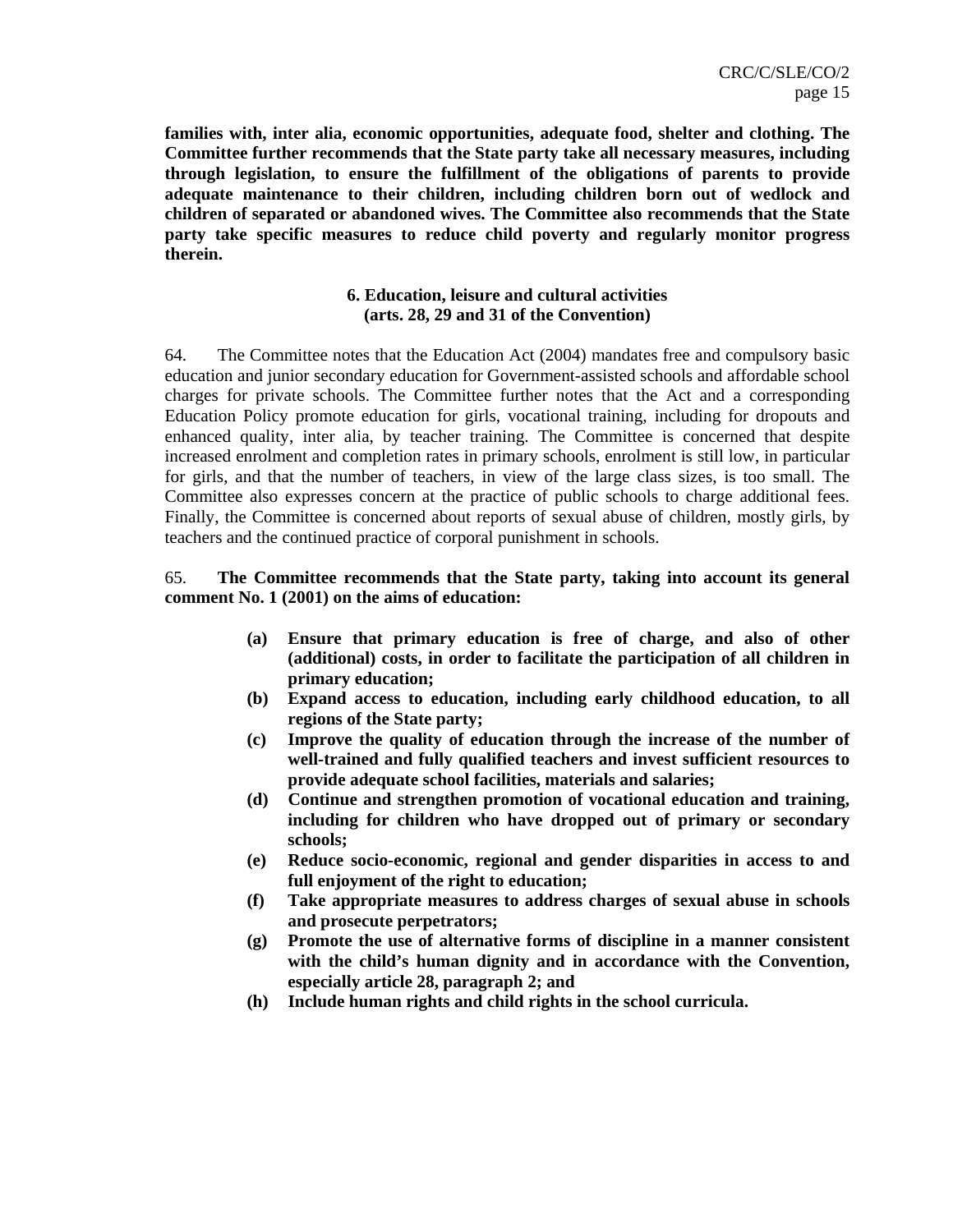# **7. Special protection measures (arts. 22, 38, 39, 40, 37(b) and (d), 30, 32-36 of the Convention)**

## **Unaccompanied, refugee and internally displaced children**

66. While the Committee notes with appreciation the efforts of the State party, in cooperation with UNHCR to ensure that refugees remaining in the country receive appropriate services and protection, it remains concerned that cases of rape and indecent assault registered in respect to children have been on the increase in refugee hosting areas.

67. **The Committee urges the State party, taking into account the Committee's general comment No. 6 (2005) on the treatment of unaccompanied and separated children outside their country of origin, to take the necessary steps, in collaboration with civil society and other Governments, to complete the resettlement of all Sierra Leonean refugees, including children, without delay. The Committee also urges the State party to make every effort to protect children in refugee camps against rape and indecent assault and to prosecute perpetrators of such acts.** 

## **Economic exploitation, including child labour**

68. The Committee welcomes efforts to address common forms of child labour through, inter alia, the provision of compulsory basic education for children, the promotion of vocational skills training for adolescents, and the upholding of the protective legal provisions for children contained in existing laws of the State party. The Committee also welcomes ongoing campaigns to stop child labour in the country, including recent community initiatives that prohibit child labour in mining areas. The Committee notes that a Policy on Mining, including a prohibition on the use of children in mines, is being developed by the Government of Sierra Leone and that the Child Rights Act provides protection against hazardous forms of child labour as well as forms of economic and sexual exploitation of children. Nevertheless, the Committee notes with concern the continuing existence of child labour, including hawking/peddling, domestic labour, and the widespread use of children for purposes of manual labour in mining areas. The Committee also notes with concern that the law does not limit working hours for children and, while school attendance is required through the age of 12, the Government does not enforce this. Finally, the Committee expresses it concern over reports that adults have asked orphanages for children to be used as household help.

69. **The Committee encourages the State party to continue and strengthen efforts to address common forms of child labour, including child labour in mining areas, domestic labour and hawking/peddling. The Committee urges the State party to ensure that any policies, plans and legislation to address child labour, particularly in its worst forms, also provide effective protection for girls and children belonging to vulnerable groups. The Committee also urges the State party to take concrete action to address the root causes of child labour, including cultural traditions and high levels of extreme poverty. The Committee encourages the State party to consider ratifying ILO Convention 138 (1973) concerning the Minimum Age for Admission to Employment and ILO Convention 182 (1999) concerning the Prohibition and Immediate Action for the Elimination of the Worst Forms of Child Labour. The Committee encourages the State party to seek technical**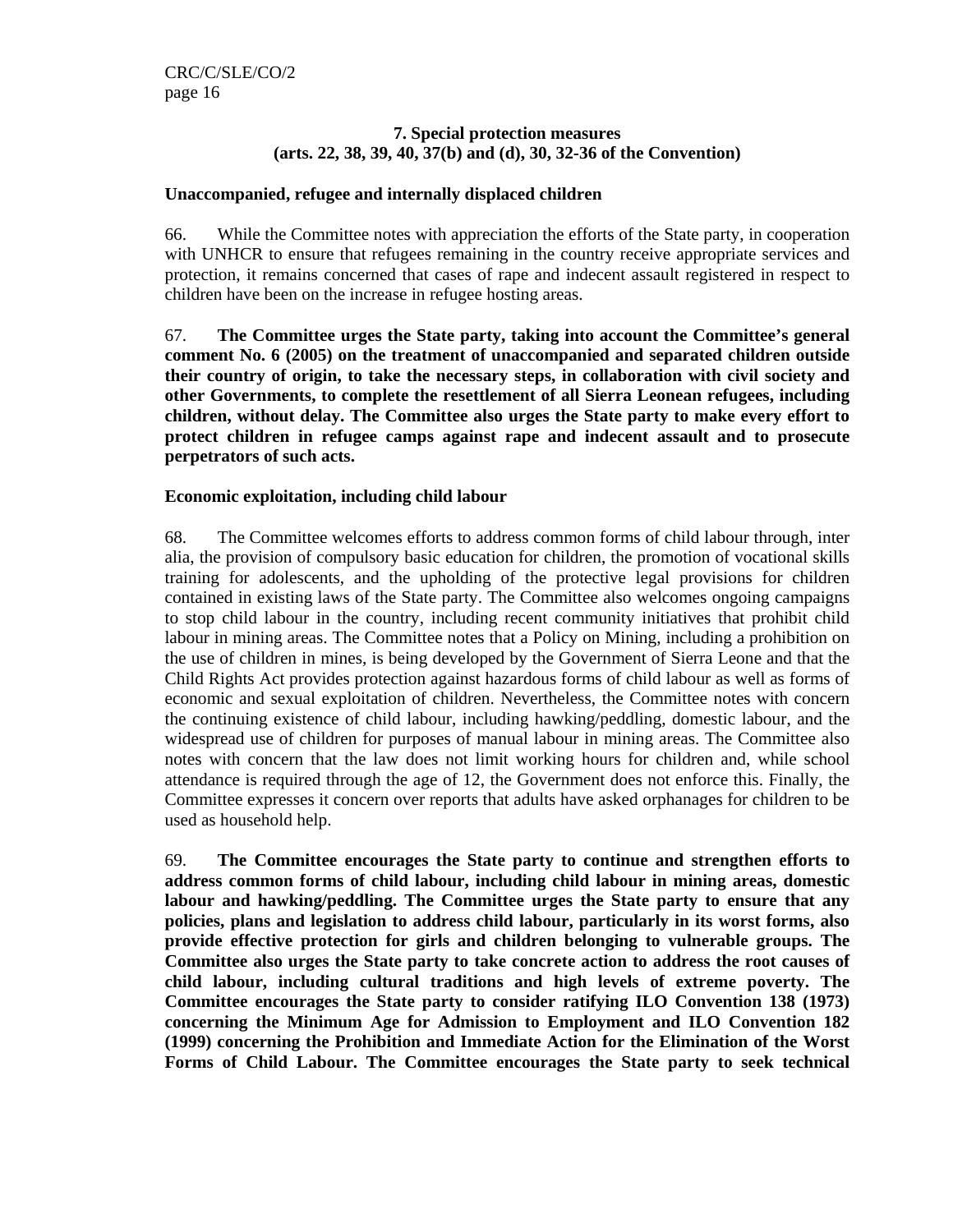# **assistance from the ILO/International Programme on the Elimination of Child Labour (IPEC).**

# **Street children**

70. The Committee notes with appreciation that training has been provided on the care and protection of street children for, inter alia, social workers, police, community leaders and child rights monitors and that street children have benefited from skills and reintegration programmes. However, the Committee notes that a number of children are still working and/or living in the street in the State party and that these children are vulnerable to social vices, lack shelter and do not attend school. The Committee shares the State party's opinion that street children, and other disadvantaged children, deserve special care and attention and notes that the Ministry for Social Welfare and its Child Protection Network partners provide interim care facilities for such children. The Committee notes with concern, however, that this response serves only as a temporary measure and does not permanently resolve the issue.

71. **The Committee recommends that the State party adopt an all-embracing approach, legislation and policy, backed by social action, for all disadvantaged children. It recommends that the State party elaborate and implement concrete proposals and measures to meet the needs of these children, in close cooperation with civil society and taking into account the views of the children themselves. Furthermore, the State party is urged to include measures to provide the necessary support to families in order to prevent or reduce the likelihood of children going to the streets.** 

## **Sexual exploitation and abuse**

72. The Committee notes that the Child Rights Act provides increased protection and penalties relating to sexual offences against children and that this Act supersedes the Prevention of Cruelty to Children Act, which sets a lower age definition for child victims of sexual abuse, provides minimal penalties for perpetrators of sexual misconduct against children and allows frivolous defences to justify the sexual misconduct alleged. The Committee notes with concern that available data on sexual abuse demonstrates a marked increase in rape, indecent assault and carnal abuse of children shortly after the civil war. The Committee also notes that rapid response strategies such as community sensitization and prosecution of offenders are ongoing and have yielded some results but is concerned that delays in the Department of Justice and the limited availability of trained medical experts are delaying the prosecution of sexual offenders.

# 73. **The Committee recommends that the State party:**

- **(a) Take appropriate legislative measures to address the issues of sexual exploitation and abuse, including implementation of the Child Rights Act;**
- **(b) Take appropriate measures to ensure the prompt prosecution of perpetrators of sexual offences against children, including through the provision of trained medical experts and the elimination of causes of delays in the Department of Justice;**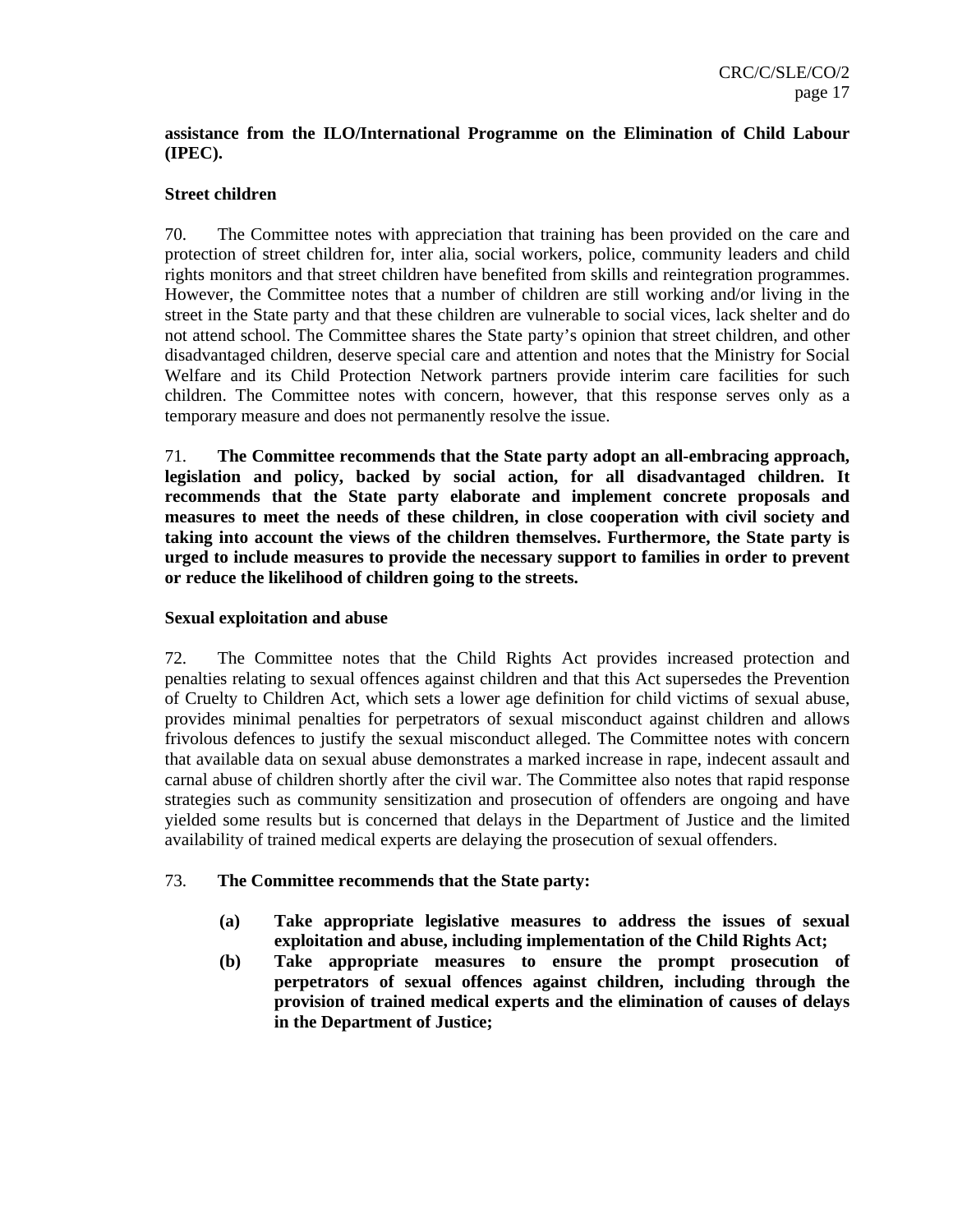- **(c) Ensure that child victims of sexual exploitation or abuse are not criminalized or penalized and that they are not stigmatized because of sexual exploitation or abuse; and**
- **(d) Implement appropriate policies and programmes for prevention, recovery and social reintegration of child victims, in accordance with the Declaration and Agenda for Action and the Global Commitment adopted at the 1996 and 2001 World Congresses against Commercial Sexual Exploitation of Children.**

#### **Sale, trafficking and abduction**

74. The Committee welcomes the adoption in 2005 of the Anti-Human Trafficking Act and the subsequent creation of a Trafficking in Persons Task Force. The Committee also welcomes awareness-raising campaigns on this issue that have been carried out countrywide and with a particular focus on children, the main victims of trafficking. However, the Committee is concerned that there are reports of growing numbers of internally displaced (IDP) children being trafficked regionally and internationally, and that police and army officials at international borders are not effectively monitoring, reporting or investigating such unlawful practices. Additionally, the Committee notes with concern that, while the practices of sale of children, child prostitution and child pornography are decreasing, they nevertheless remain prevalent in the country. The Committee is also deeply concerned at the State party's indications that parental poverty and ignorance, corruption and lack of adequate governmental capacity for law enforcement and monitoring are obstacles to the prevention of sale and trafficking of children. The Committee notes with concern the common practice of giving children away as wards, a practice that the State party considers to inhibit its ability to fulfil its obligations under the Optional Protocol to the Convention on the Rights of the Child on the sale of children, child prostitution and child pornography.

75. **The Committee urges the State party to take all appropriate measures to prevent and eradicate the problems of the sale of children and child trafficking. The Committee recommends in particular that the State party take measures to address issues that present obstacles to the eradication of the sale of children and child trafficking, such as traditional cultural attitudes that promote the "sale" of children, the lack of adequate human and financial capacity in government agencies responsible for dealing with this issue and corruption.** 

#### **Juvenile justice**

76. The Committee notes that efforts at reviewing and upgrading current laws on juvenile justice have intensified and are near completion and that the Child Rights Act contains extensive provisions on alternative approaches to the issue of juvenile justice. The Committee welcomes the various measures taken by the State party to improve the situation of children in conflict with the law, including training programmes, awareness-raising and sensitization campaigns, monitoring of Remand and Bail Homes, and the establishment of a task force on juvenile justice to review policy and law and develop best practice for the general administration of juvenile justice. The Committee also notes that the Child Rights Act increases the minimum age of criminal responsibility from 10 years to 14 years. The Committee expresses concern that the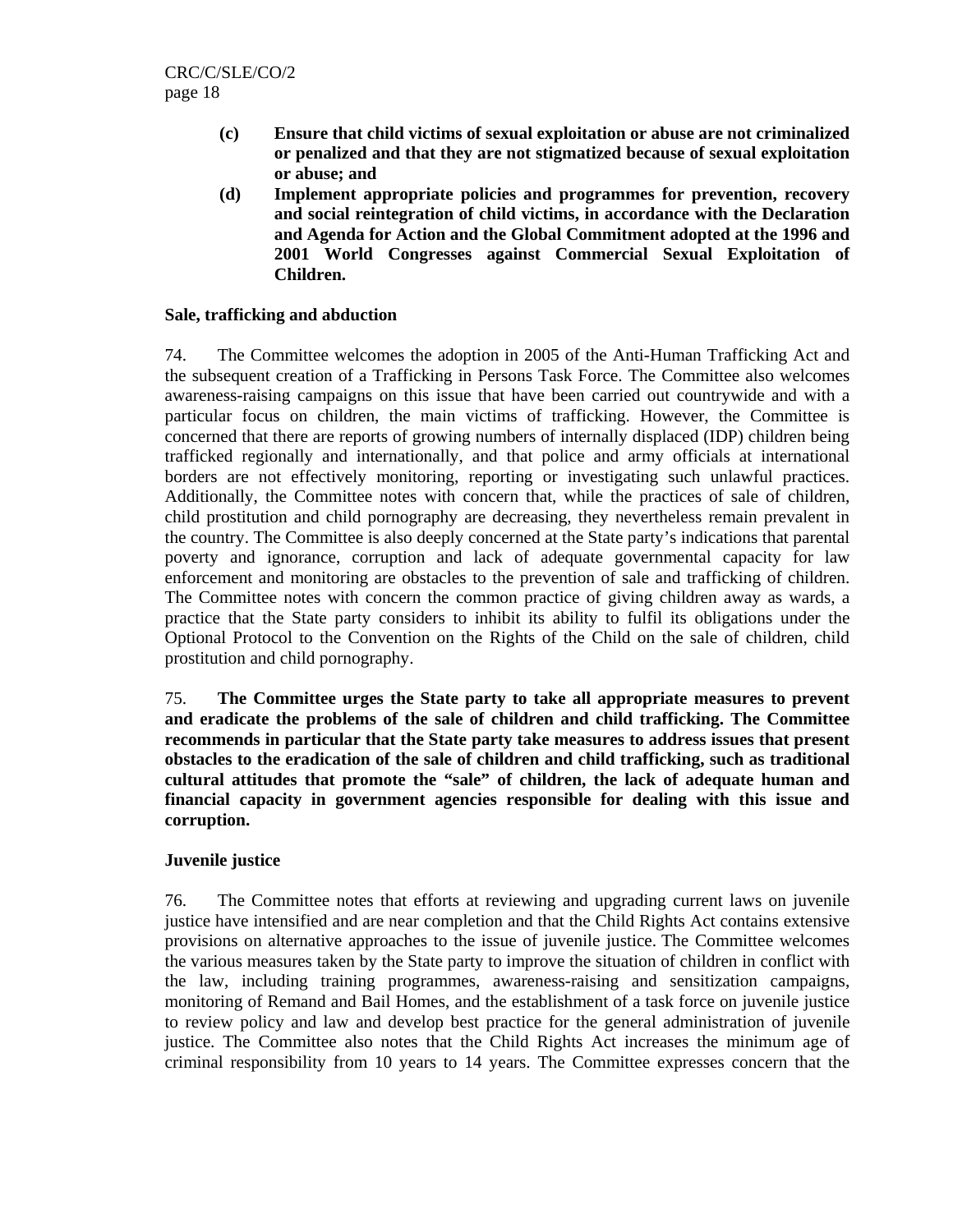State party does not provide legal aid for children within the justice system and that there is only one juvenile court in the country. The Committee is further concerned that the country's Remand Homes and Approved School are understaffed and ill-equipped, with little or no security, poor learning facilities, little recreation and limited food supplies. The Committee also notes with concern that children suspected of crimes are either incarcerated with adult offenders in deplorable conditions or sent to overcrowded facilities in Freetown.

77. **The Committee urges the State party to ensure that juvenile justice standards are fully implemented, in particular in line with articles 37 (b), 40 and 39 of the Convention, as well as the United Nations Standard Minimum Rules for the Administration of Juvenile Justice (the Beijing Rules), the United Nations Guidelines for the Prevention of Juvenile Delinquency (the Riyadh Guidelines) and the United Nations Rules for the Protection of Juveniles Deprived of their Liberty (the Havana Rules). In particular the Committee recommends that the State party, while taking into account the Committee's general comment No. 10 (2007) on children's rights in juvenile justice:** 

- **(a) Take the necessary steps to ensure full implementation of the Child Rights Act, which raises the age of criminal responsibility to 14 years;**
- **(b) Take all necessary measures, including adopting a permanent policy of alternative sanctions for juvenile offenders, to ensure that children are held in detention only as a last resort and for as short a time as possible and that detention sentences are reviewed periodically;**
- **(c) Take all necessary measures to ensure that when detention is carried out, it is done so in compliance with the law and respects the rights of the child as set out under the Convention and that children are held separately from adults both in pre-trial detention and after being sentenced;**
- **(d) Take all necessary measures to ensure that children are not ill-treated in detention, that conditions in detention facilities are not contrary to the child's development, that such facilities are regularly and independently monitored and that children's rights, including visitation rights, are not violated, and that cases involving juveniles are brought to trial as quickly as possible;**
- **(e) Request further technical assistance in the area of juvenile justice and police training from the United Nations Interagency Panel on Juvenile Justice.**

**Protection of witnesses and victims of crimes** 

78. **The Committee recommends that the State party ensure, through adequate legal provisions and regulations, that all children victims and or witnesses of crimes, e.g. children victims of abuse, domestic violence, sexual and economic exploitation, abduction, and trafficking and witnesses of such crimes, are provided with the protection required by the Convention and that it take fully into account the United Nations Guidelines on Justice in Matters Involving Child Victims and Witnesses of Crime (annexed to Economic and Social Council resolution 2005/20 of 22 July 2005).**